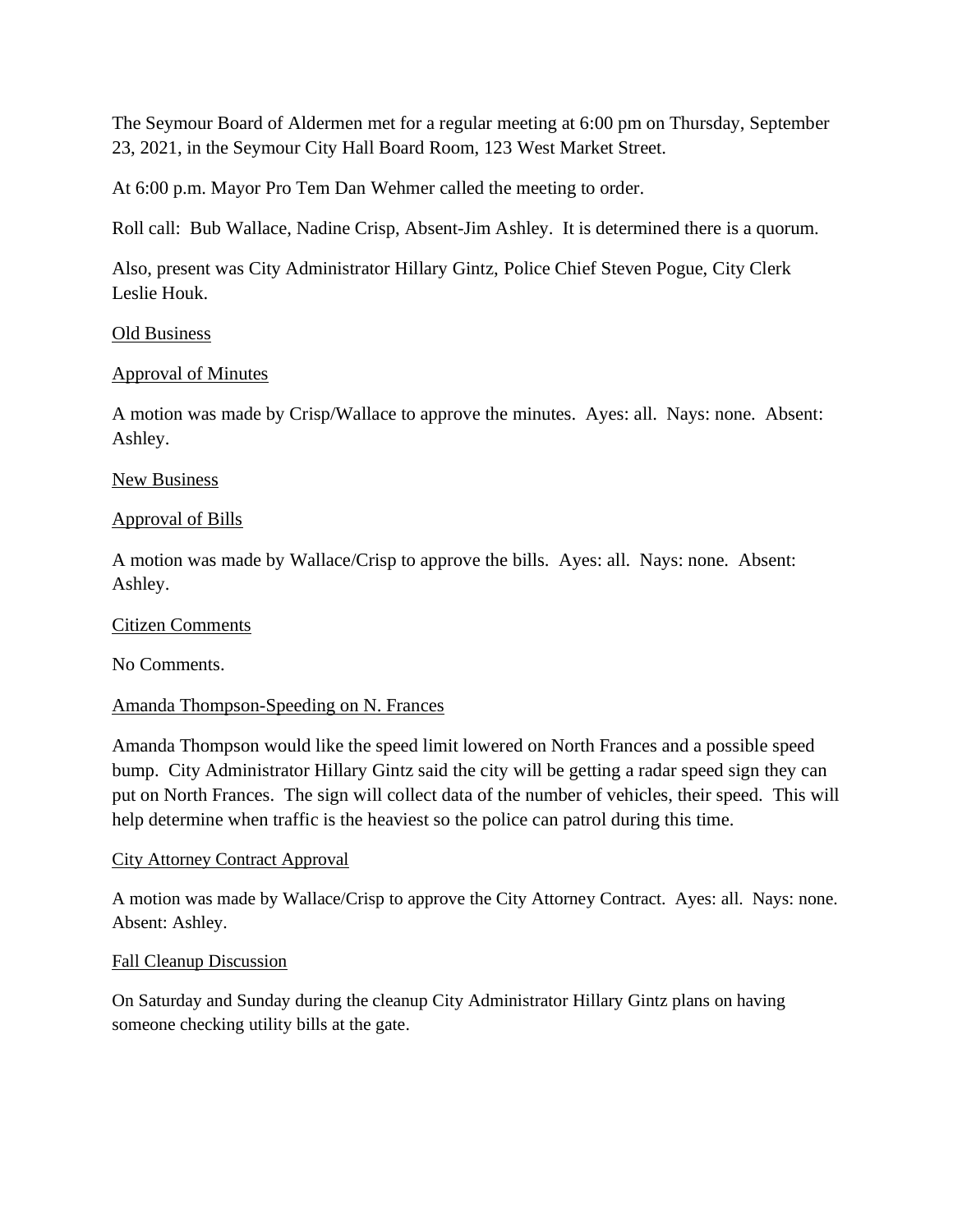# City Property Bid Opening-Velma Drive & Karen Circle

Two bids were received. Clint Thompson bid 27,500.00 and Ron Cardwell bid 20,015.00. A motion was made by Wallace/Wehmer to accept Clint Thompson's bid of 27,500.00. Ayes: all. Nays: none. Absent: Ashley.

# City Administrator Report

City Administrator Hillary Gintz was contacted by Journagan. Journagan will not be able to pave the streets. Administrator Gintz has contacted Blevins and they should get back with her Monday. The bucket truck repair was supposed to be around 6,000.00. It is looking like the repairs will be closer to 25,000.00. The parallel parking on city hall side will take parking spaces down to three 3 spaces. Administrator Gintz said the sidewalks are wider than needs to be by ADA standards. She mentioned taking out some of the sidewalk to make the road wider to keep the spaces as is. The Aldermen would like to continue with the parallel parking. Municipal Judge appointment will be on the next agenda. Auditor Marshall Decker will be here tomorrow. State Statue for Sunday liquor sales has changed to the same hours as weekday sales. A motion was made by Wehmer/Crisp to amend the ordinance to go along with State Statue on Sunday liquor sales. Ayes: all. Nays: none. Absent: Ashley. Aldermen and Mayor pay was discussed. The Aldermen agreed to change the Mayor pay to 100.00 per meeting and keep the Aldermen pay at 75.00 per meeting. A motion was made by Crisp/Wehmer to have the ordinace on the next agenda to pass. Ayes: all. Nays: none. Absent: Ashley. The first ARPA deposit of 202,794.50 should be deposited tomorrow.

# Mayor Pro Tem Report

Mayor Pro Tem Dan Wehmer has noticed in the last couple of weeks buildings on the square are being used for storage. Mayor Pro Tem Wehmer would like City Attorney Jason Macpherson to research if this is against city code. Mayor Pro Tem Wehmer would like to move forward on three properties that are in very poor shape. They are Sally Findley, Jennifer Rue and Lavonna Lucas and Kelly Johnson property. City Administrator Hillary Gintz will send a final notice and give them five days to clean them up. The city will run the legal notice, send in contract crews to clean them up and if needed board them up.

# Aldermen's Report

Alderman Bub Wallace asked about the 35 mph signs on Clinton. The signs are on order and will be installed once they are received. Robert Kingery's sister would like more parking spaces designated for handicap at the Apple Festival.

Alderwoman Nadine Crisp asked the status on the streetlights on Clinton. Once the bucket truck is fixed the lights will go up. When will the water tower on Highway 60 get washed? Administrator Gintz will check to see when it is scheduled.